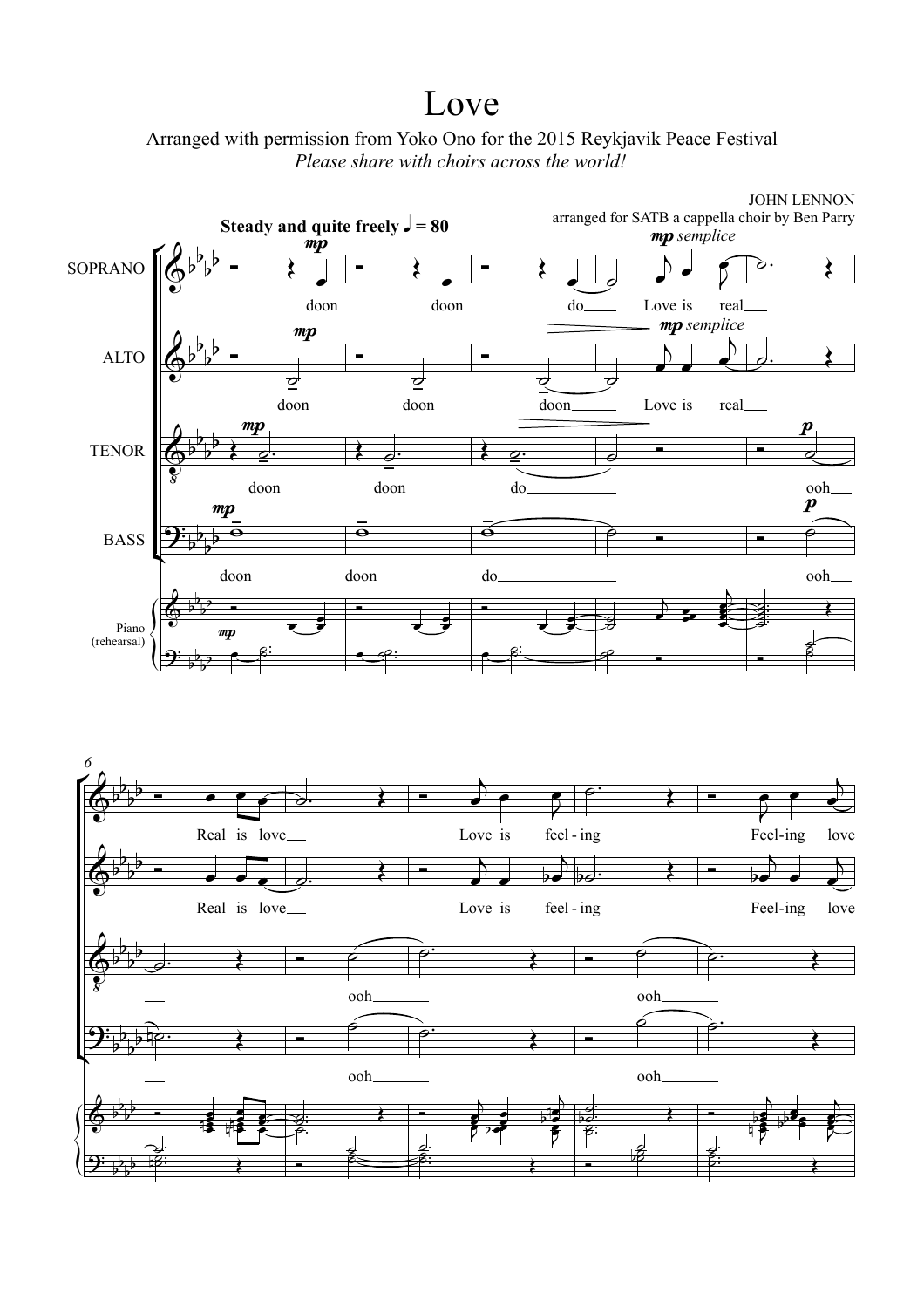Arranged with permission from Yoko Ono for the 2015 Reykjavik Peace Festival *Please share with choirs across the world!*



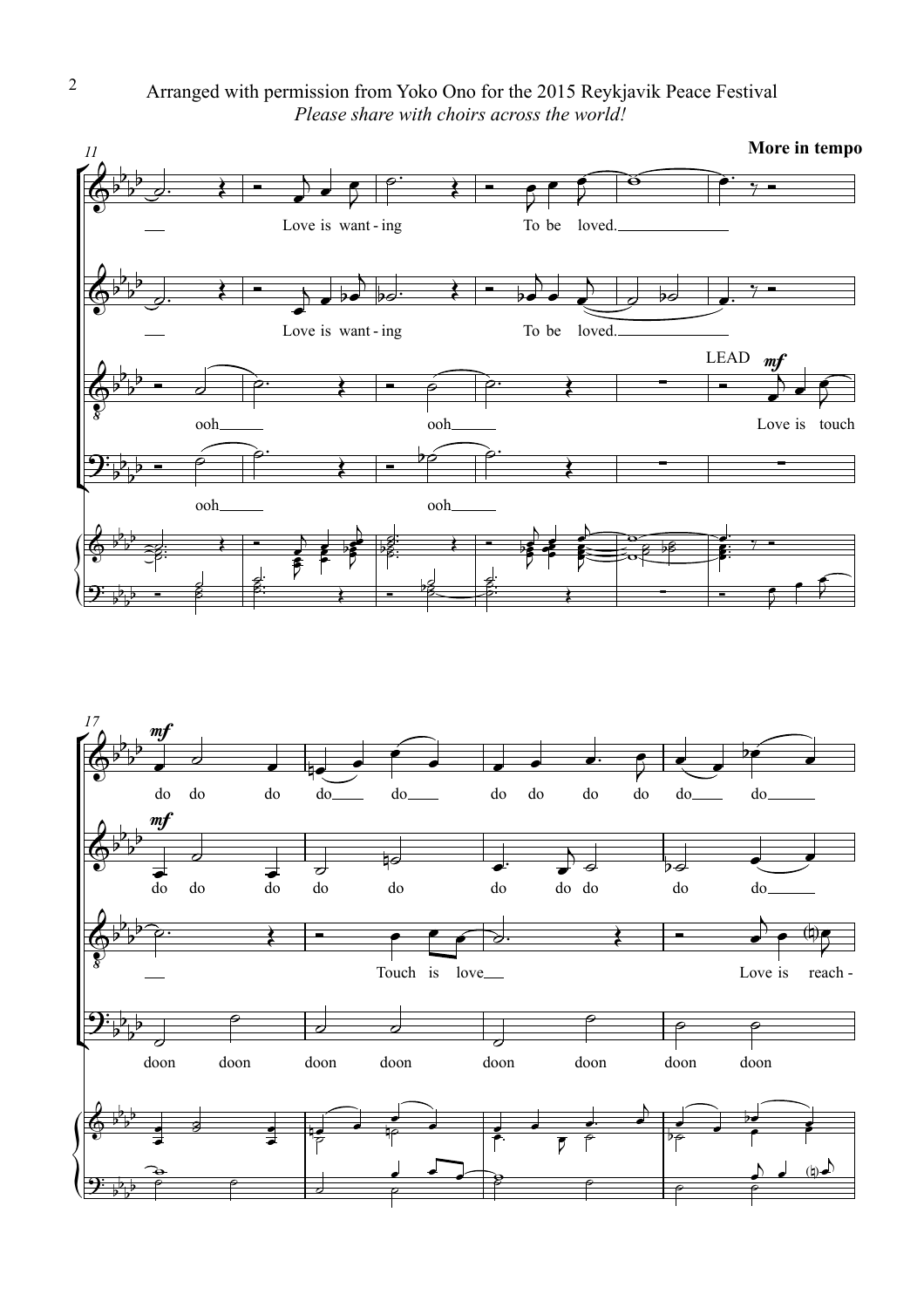Arranged with permission from Yoko Ono for the 2015 Reykjavik Peace Festival *Please share with choirs across the world!*

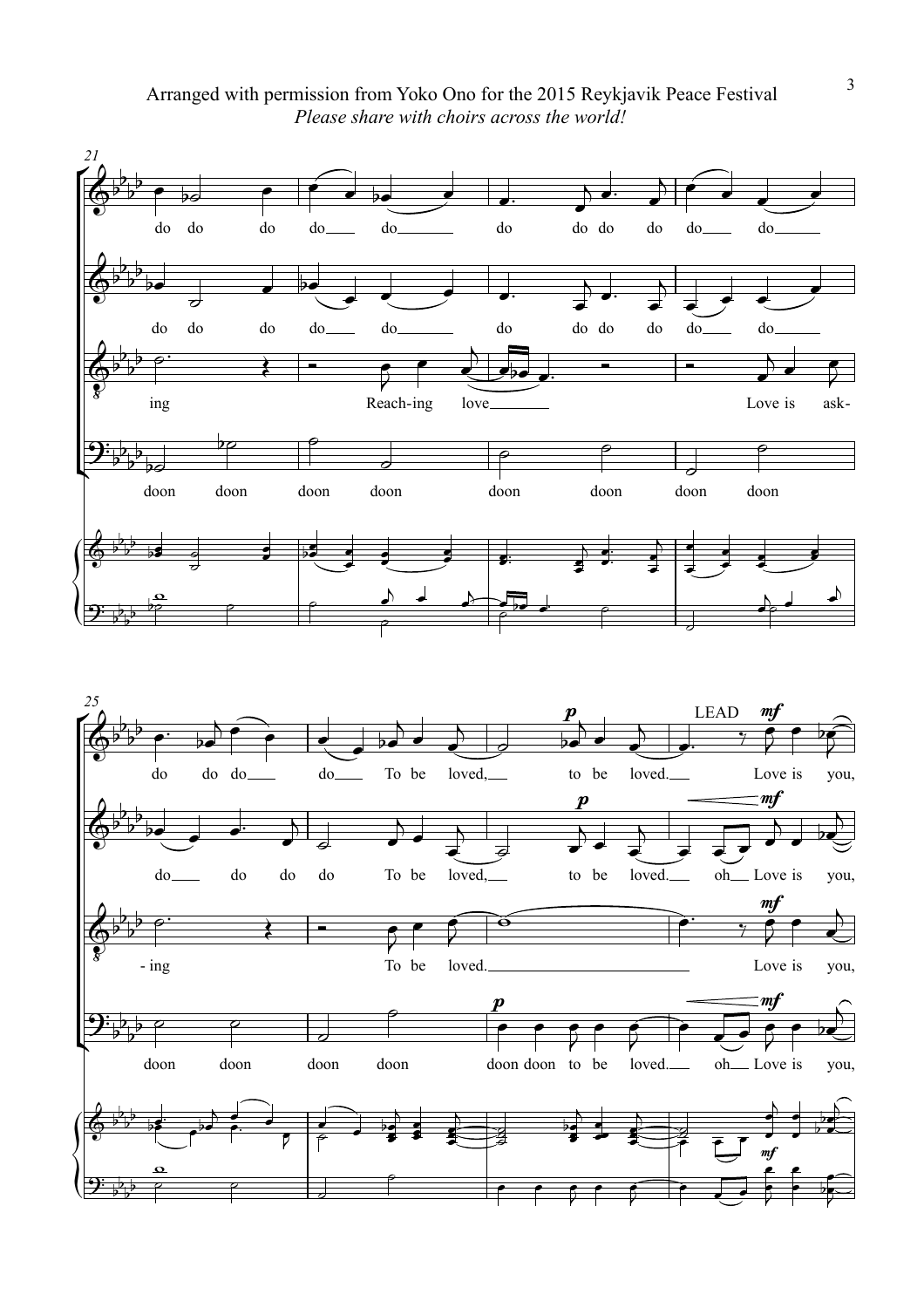Arranged with permission from Yoko Ono for the 2015 Reykjavik Peace Festival *Please share with choirs across the world!*

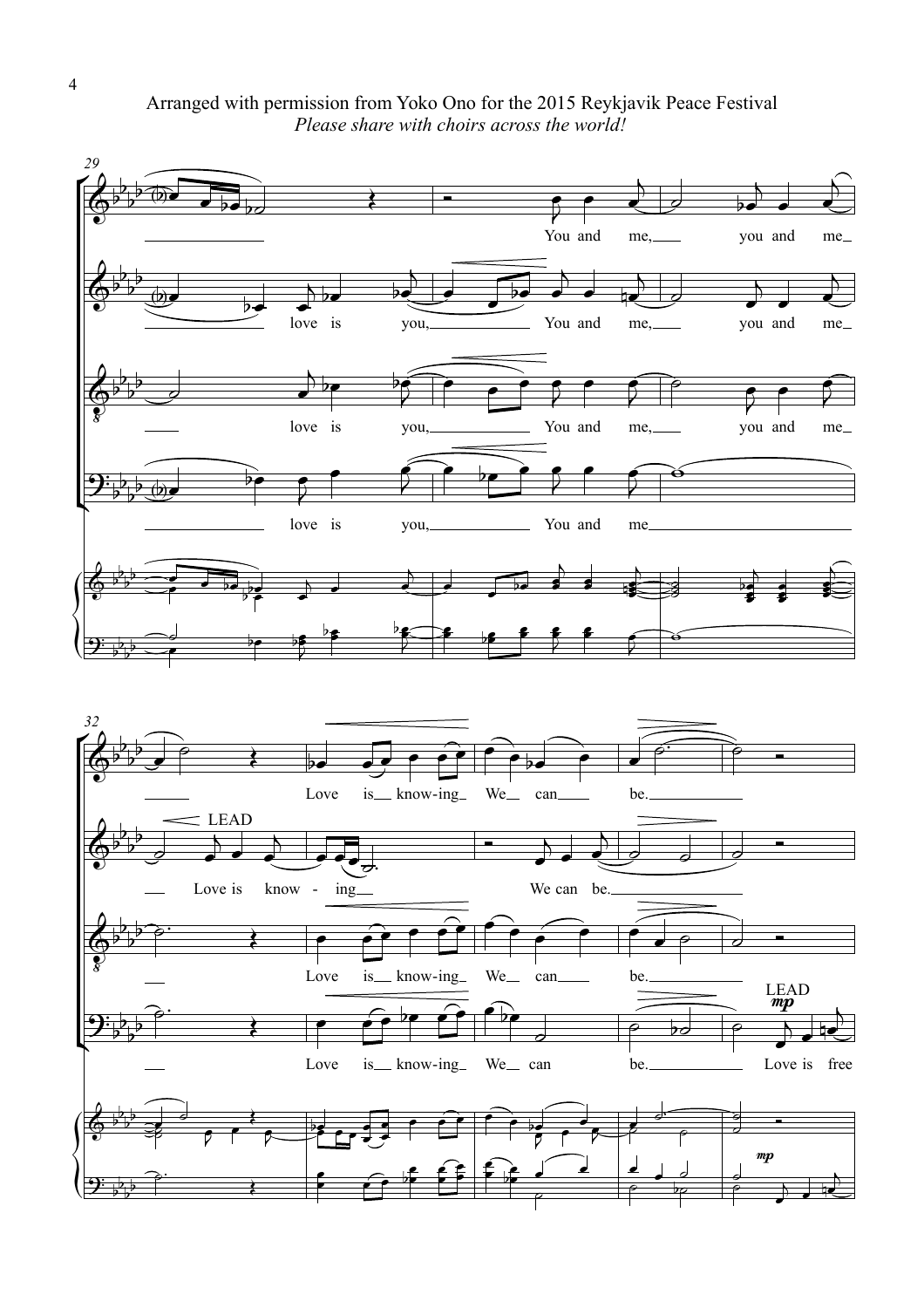## Arranged with permission from Yoko Ono for the 2015 Reykjavik Peace Festival *Please share with choirs across the world!*

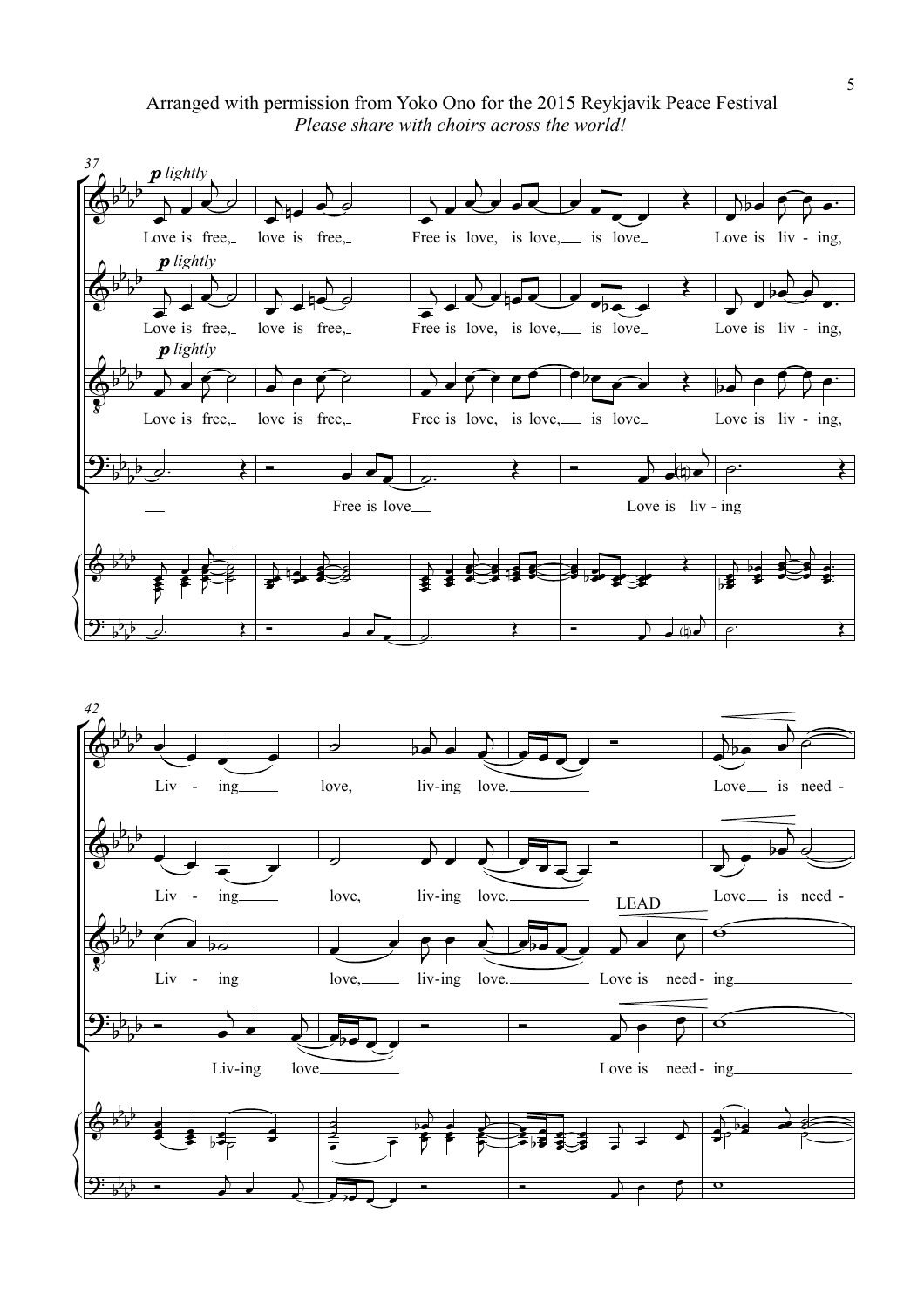Arranged with permission from Yoko Ono for the 2015 Reykjavik Peace Festival *Please share with choirs across the world!*